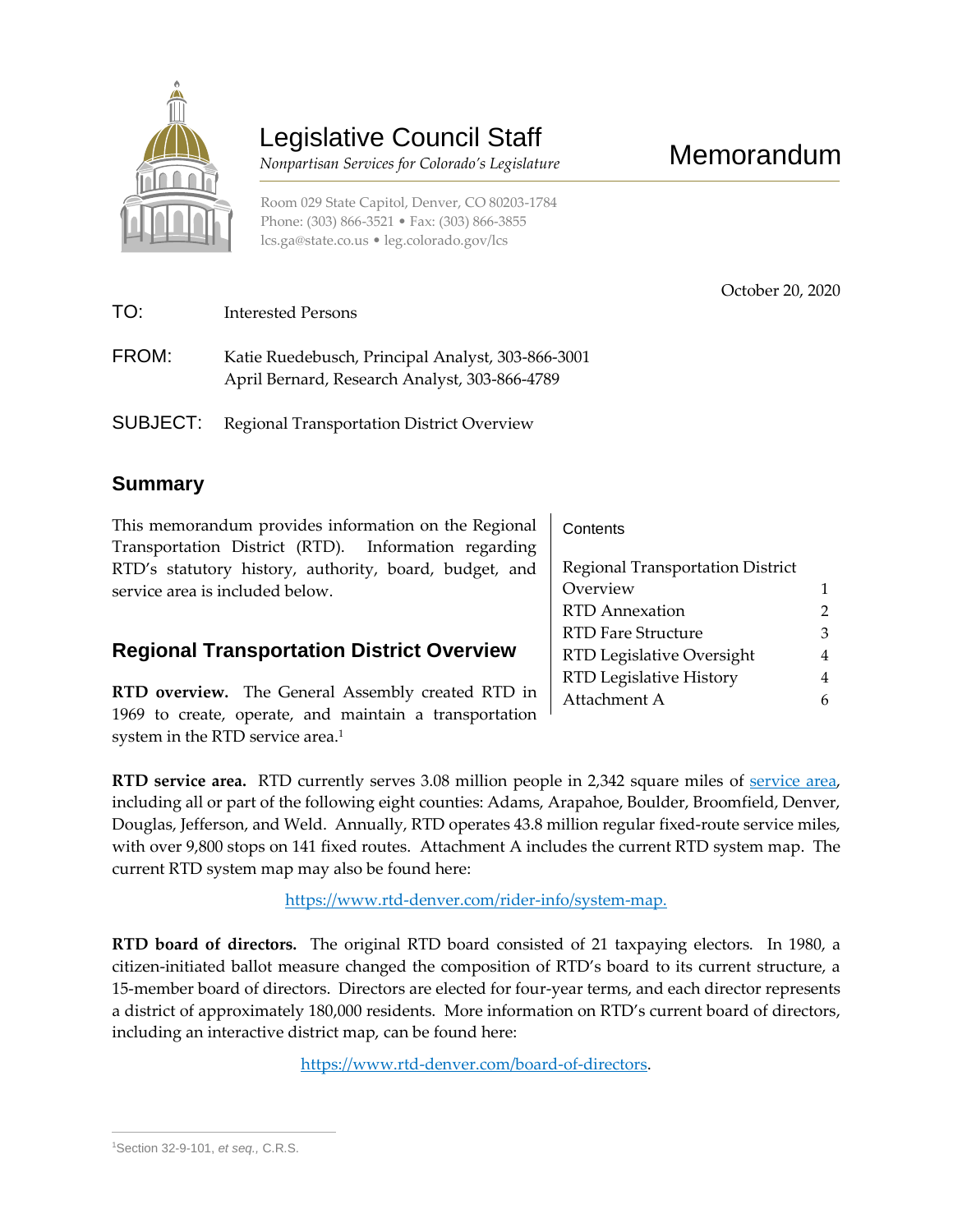**Board authority.** As required by the original statute, within five years of RTD's creation, elections were held in all district counties to authorize RTD's authority to issue debt for mass transportation purposes. State law gives RTD's board the power to enter into contracts, borrow and invest money, purchase and maintain property, and levy taxes. The board is also charged with setting RTD policy, adopting the annual budget, and establishing RTD's short- and long-term transit goals.

**RTD budget**. For 2019, RTD's total projected revenues were about \$1.2 billion. Of this revenue, approximately 57 percent came from a 1 percent sales and use tax within RTD's service area, and approximately 14 percent came from passenger fares. The remainder of the district's revenue came from federal grants, investment income, and various other sources. RTD employed around 2,890 individuals throughout the Denver metropolitan area in 2019. In addition, RTD works with approximately 1,600 private contractor employees. RTD's 2020 annual budget can be foun[d here.](http://www.rtd-denver.com/sites/default/files/files/2020-09/RTD-2020-Adopted-Budget.pdf)

FasTracks. Voters in the district approved RTD's multi-billion dollar **FasTracks** program in 2004 to expand transit across the Denver metro region. This plan included 122 miles of new light and commuter rail and 18 miles of rapid transit bus service. FasTracks was funded through a combination of a voter-approved sales tax of 0.4 percent, public-private partnerships, and federal funding. As a result, [RTD's light and commuter rail system](http://www.rtd-denver.com/lightrail.shtml) is comprised of 12 rail lines and 78 stations, with plans to expand service.

## **RTD Annexation**

Colorado law currently defines RTD's service area as the area that existed within the district as of July 1, 2007, along with additional area annexed to or included in the district after July 1, 2007. $^2$  The  $\,$ state allows additional RTD service area to be added through petition or election.

Incorporated or unincorporated areas may join RTD either through petition or election. Certain landowners may petition to join RTD's service area if they live in a contiguous area along RTD's service areas and 100 percent of parcel landowners agree. For local governments or unincorporated counties, 8 percent of eligible electors or the board of county commissioners may request an election to include an area in RTD. Petitions for elections must be submitted at least 120 days before an election, and the RTD board must approve the election by a majority vote.

If any unincorporated area is entirely contained within RTD's service area, the district may pass a resolution to annex the territory into the district, subject to certain notice requirements, a public hearing, and vote of the RTD board.<sup>3</sup> RTD must send the resolution to any local governments, special districts, and school districts in the unincorporated annexed territory, along with the executive director of the Colorado Department of Revenue.

The annexation or inclusion of any area into RTD's service area is not effective until the RTD board updates the service area map and the Department of Revenue communicates with retailers in the new area.<sup>4</sup>

 $\overline{a}$ 

<sup>2</sup>Section 32-9-106.1 (1)(a)(I), C.R.S.

<sup>3</sup>Section 32-9-106.8 (1), C.R.S.

<sup>4</sup>Section 32-9-106.1 (2)(e), C.R.S.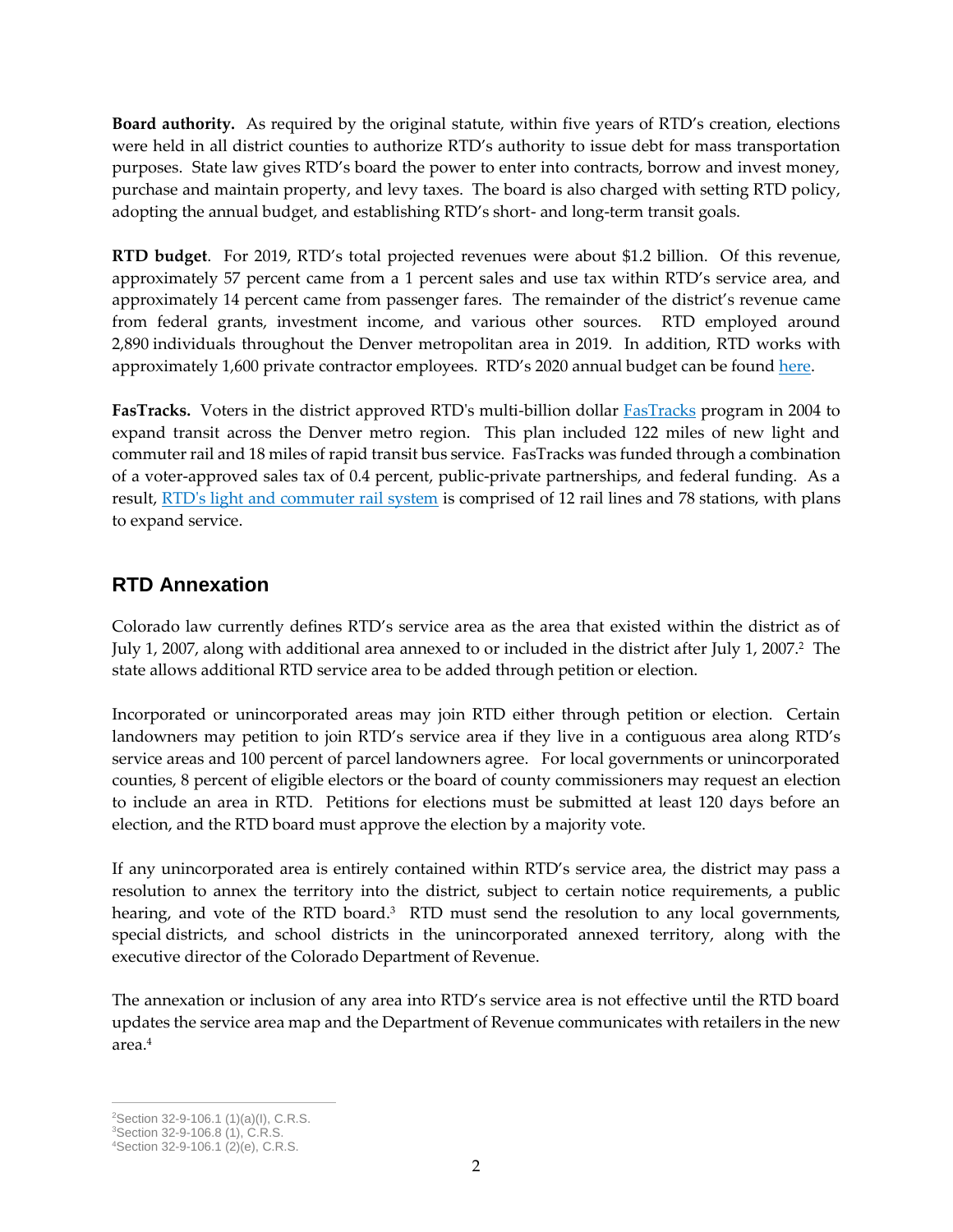#### **RTD Fare Structure**

Table 1 below shows RTD's full price fares for various routes since 2002. Rates for discounted fares are not included. The last time RTD raised fares was in 2019.

| Year | Local<br><b>Fare</b> | <b>Regional</b><br><b>Fare</b> | <b>Express</b><br><b>Fare</b> | <b>Airport</b><br><b>Fare</b> |
|------|----------------------|--------------------------------|-------------------------------|-------------------------------|
| 2002 | \$1.10               | \$3.50                         | \$2.50                        |                               |
| 2003 | \$1.15               | \$3.50                         | \$2.50                        |                               |
| 2004 | \$1.25               | \$3.75                         | \$2.75                        |                               |
| 2005 | \$1.25               | \$3.75                         | \$2.75                        |                               |
| 2006 | \$1.50               | \$3.75                         | \$2.75                        |                               |
| 2007 | \$1.50               | \$3.75                         | \$2.75                        |                               |
| 2008 | \$1.75               | \$4.00                         | \$3.00                        |                               |
| 2009 | \$2.00               | \$4.50                         | \$3.50                        |                               |
| 2010 | \$2.00               | \$4.50                         | \$3.50                        |                               |
| 2011 | \$2.25               | \$5.00                         | \$4.00                        |                               |
| 2012 | \$2.25               | \$5.00                         | \$4.00                        |                               |
| 2013 | \$2.25               | \$5.00                         | \$4.00                        | -                             |
| 2014 | \$2.25               | \$5.00                         | \$4.00                        |                               |
| 2015 | \$2.60               | \$4.50                         |                               | \$9.00                        |
| 2016 | \$2.60               | \$4.50                         |                               | \$9.00                        |
| 2017 | \$2.60               | \$4.50                         |                               | \$9.00                        |
| 2018 | \$2.60               | \$4.50                         |                               | \$9.00                        |
| 2019 | \$3.00               | \$5.25                         |                               | \$10.50                       |
| 2020 | \$3.00               | \$5.25                         |                               | \$10.50                       |

#### **Table 1 Regional Transportation District Fares**

*Prepared by: Colorado Legislative Council Staff.*

RTD fares depend on several factors, including zone of travel, discounts, and type of ticket package purchased. In addition, rides are free for children under five riding with a fare paying adult and active duty members of the U.S. military. Fares and fare payment options are discussed in detail on the RTD website's Fares page.

**Low-income and youth pass.** A 25-member working group completed an evaluation of RTD's pass programs in 2019 and drafted recommendations. The Fare Pass Working Group's recommendations included adding a low-income pass, which would discount fares by 40 percent for riders who have incomes at or below 185 percent of the Federal Poverty Level; and a youth pass, which would discount fares for riders who are 13 to 19 years old by 70 percent. RTD offers these two passes, with the eligibility requirements and costs listed above. The passes were recommended by the working group in 2019 and implemented by RTD.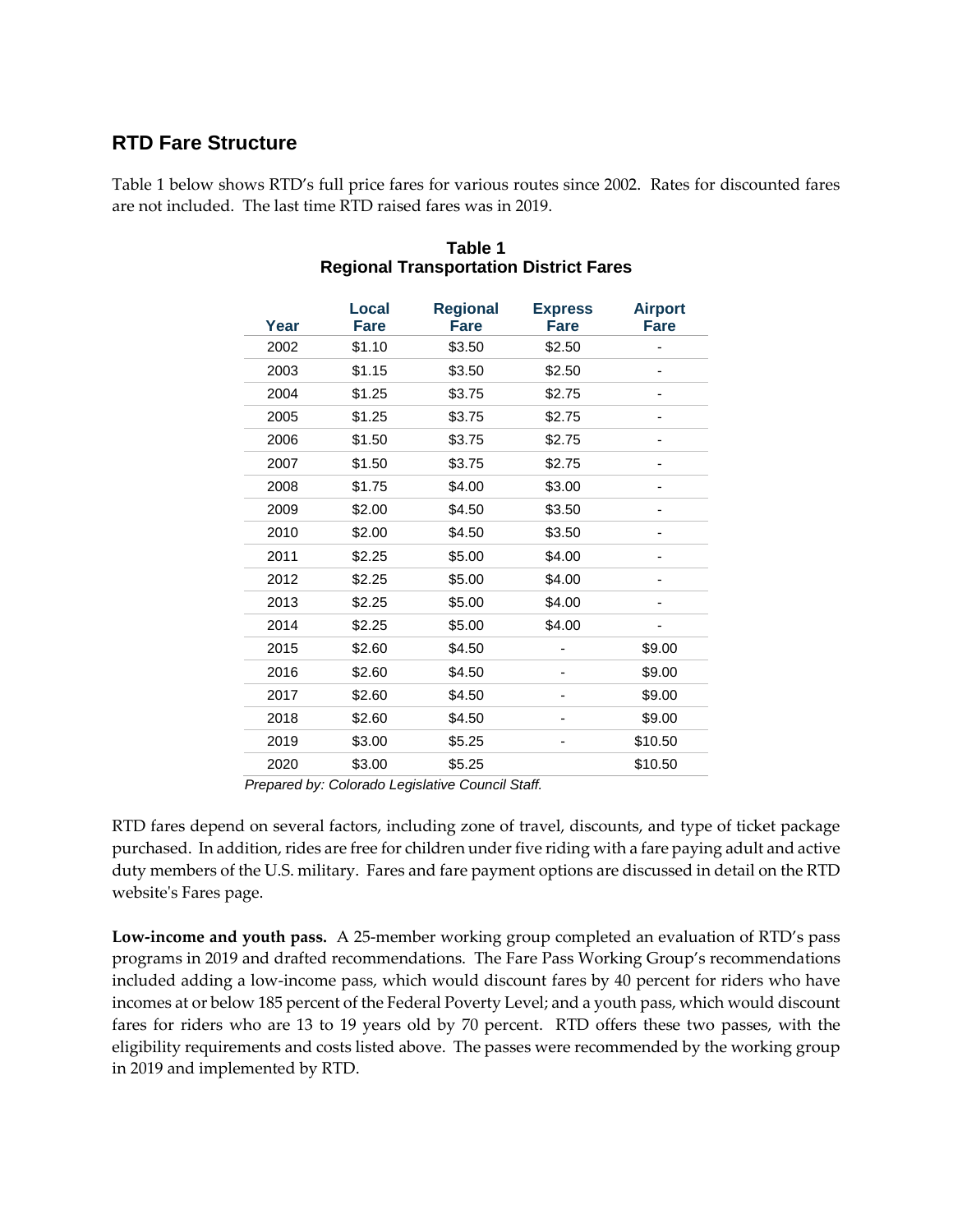## **RTD Legislative Oversight**

RTD is a statutorily created entity, similar to a special district. However, RTD is not a regional transportation authority, as it was created as a separate statutory political subdivision. Current law gives RTD's elected board wide authority to operate and maintain the transportation system within its district boundaries. The legislature plays a limited role in the administration of RTD. However, RTD is required to provide copies of its annual budget to the Transportation Legislation Review Committee, and other information, data, testimony, or audits as requested by the committee.

In 2020, RTD, in consultation with several members of the General Assembly and the Governor, created the independent RTD Accountability Committee (committee). The 11-member committee is hosted by the Denver Regional Council of Governments (DRCOG). Of the 11 committee members, the chairs of the House and Senate Transportation Committees appointed 6 members and the Governor appointed 5 members. The committee must provide a report, including recommendations for improvements to RTD's operations, financial health, and statutory authority, to the RTD board, the Governor, and the chairs of the House and Senate Transportation Committees no later than July 1, 2021. Before issuing any reports or recommendations, the committee must hear and consider comments from the public. The committee will end its work after the report is issued. Learn more about the committee's work at RTD's website:

#### [https://www.rtd-denver.com/accountability-committee.](https://www.rtd-denver.com/accountability-committee)

Information about committee meetings may be found at DRCOG's website:

[https://drcog.org/planning-great-region/rtd-accountability-committee.](https://drcog.org/planning-great-region/rtd-accountability-committee)

## **RTD Legislative History**

The General Assembly has introduced a number of bills to change the taxes and fees that RTD may collect, RTD's boundaries, the level of RTD services that must be provided by private companies, and the RTD board's composition and election requirements.

Table 2 on the next page outlines bills passed by the General Assembly that directly modified RTD's statutory authority.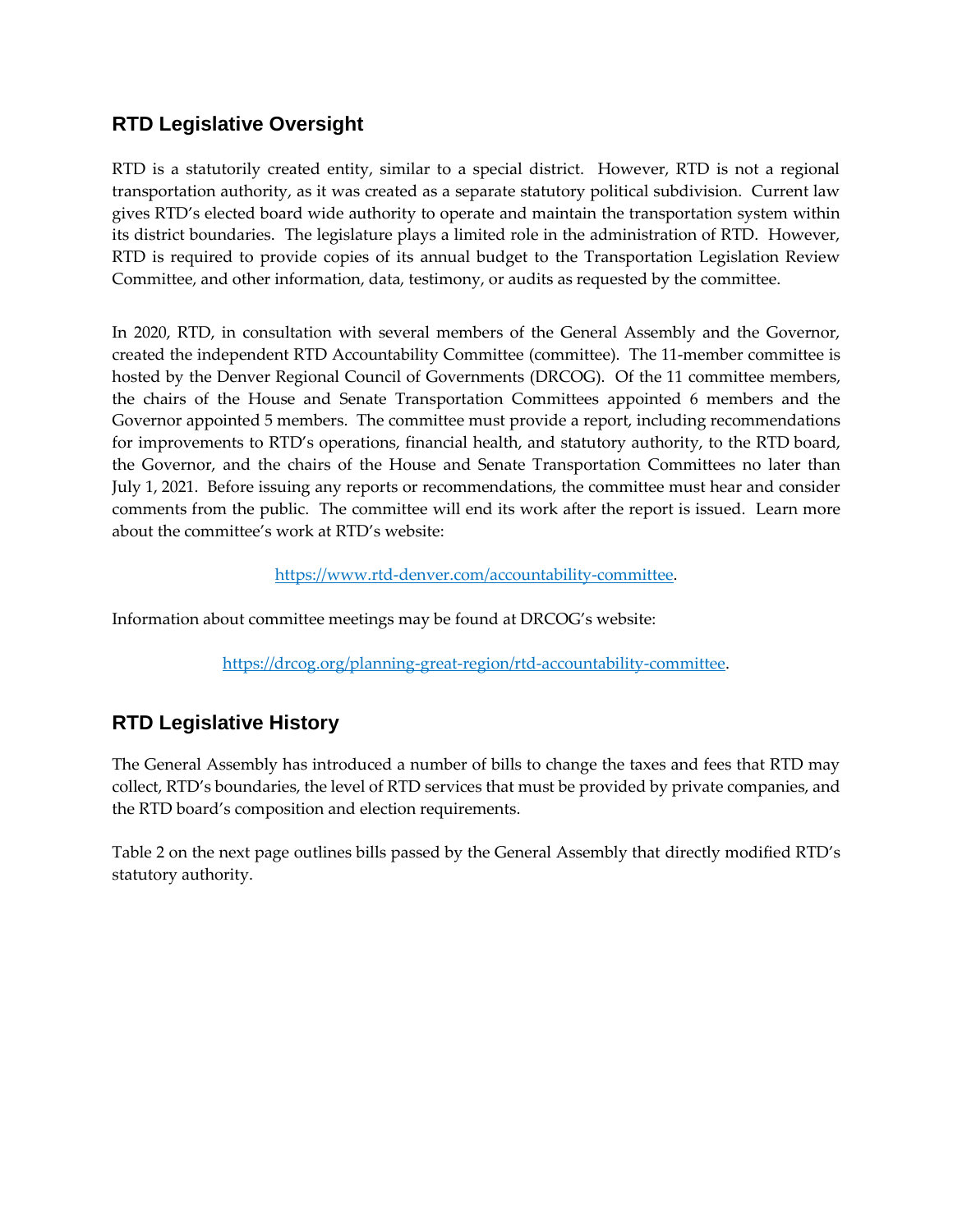#### **Table 2 Bills Substantially Changing RTD Statutory Authority Since 2000**

| <b>Category</b>                      | <b>Bill Number</b> | <b>Bill Description</b>                                                                                                                                                      |  |  |
|--------------------------------------|--------------------|------------------------------------------------------------------------------------------------------------------------------------------------------------------------------|--|--|
| Taxes and<br>Fees                    | SB 02-179          | Increased the amount of sales tax that RTD can collect from<br>0.6 percent to 1.0 percent to fund FasTracks                                                                  |  |  |
|                                      | SB 06-093          | Allowed RTD the authority to charge a parking fee at park-n-rides                                                                                                            |  |  |
|                                      | SB 07-088          | Expanded RTD's authority to charge fees at park-n-rides                                                                                                                      |  |  |
|                                      | SB 09-108          | Removed the 1.0 percent cap on sales tax that RTD can collect                                                                                                                |  |  |
| <b>District</b><br><b>Boundaries</b> | HB 01-1132         | Allowed RTD to unilaterally annex unincorporated territory<br>completely surrounded by the district                                                                          |  |  |
|                                      | HB 03-1070         | Allowed RTD to annex an area if a majority of registered voters<br>approve of the annexation                                                                                 |  |  |
|                                      | SB 05-182          | Allowed special benefits to be awarded in eminent domain<br>proceedings for RTD projects                                                                                     |  |  |
|                                      | HB 06-1338         | Authorized the inclusion of counties, or portions of counties, if<br>they request annexation                                                                                 |  |  |
|                                      | HB 07-1186         | Authorized RTD to include incorporated areas of a county under<br>certain requirements                                                                                       |  |  |
|                                      | HB 07-1295         | Specified the geographic area of RTD, and required it to consist<br>of all land within the district as of July 1, 2007                                                       |  |  |
| Privatization of<br>Services         | HB 03-1103         | Increased the percentage of RTD service that must be provided<br>by private businesses from 35 percent to 50 percent                                                         |  |  |
|                                      | SB 07-251          | Eliminated the minimum requirement for RTD to contract with<br>private businesses, and authorized RTD to contract with private<br>companies for up to 58 percent of services |  |  |

*Prepared by: Colorado Legislative Council Staff.*

Additionally, the General Assembly has considered a number of other changes under RTD's statutory authority that did not become law. These proposals have included various changes to the boundaries of RTD; various increases and decreases to the percentage of RTD services that must be provided by private businesses; and changes to the board's composition, elections, and campaign finance requirements.